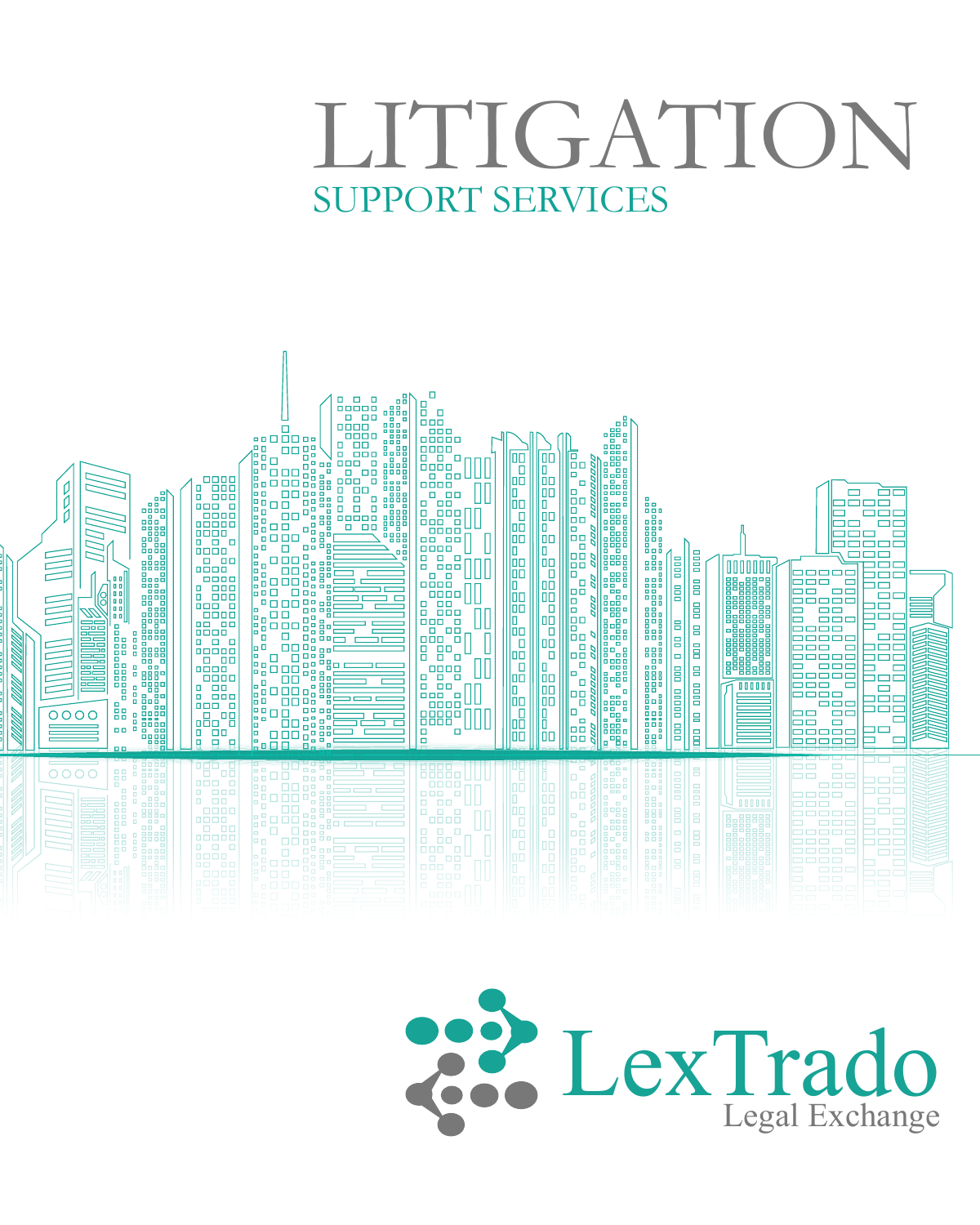# LITIGATION SUPPORT

# E-DISCOVERY

Today, critical information is increasingly stored in digital formats. This poses a significant challenge when gathering evidence for civil litigation.

E-Discovery is the process of obtaining digitally-stored information relevant for pre-trial motions as well as trials themselves. This includes e-mail, instant messages, word processing files, spread sheets, social media and all other forms of electronic content stored on desktops, laptops, file servers, mainframes, smartphones, employees' home computers, and a variety of other platforms.

Companies which fail to produce the necessary electronic data timeously, face the risk of paying millions in sanctions and fines – not to mention loss of revenue and the impact on corporate reputation.

E-Discovery is increasingly representing a substantial portion of the litigation process and LexTrado is a trusted service provider for legal process outsourcing (LPO) and legal project management (LPM) in this space.

#### **Consider this**

- o Close to 90% of all information is created electronically
- o Millions of transactions of legal relevance are being conducted electronically, but only 30% of all information makes it to paper
- o 60-70% of companies cannot validate the accuracy of their internal data

#### **The data challenge**

The sheer volume of data involved in E-Discovery raises serious challenges for companies and legal teams alike. Here's a snapshot view of data volumes routinely encountered:

- o 1 Megabyte (MB) of data = 71 pages
- $\frac{1}{2}$  1 Gigabyte (GB) = 71 000 pages
- o The average person has 10 GB of e-mail data and 20 GB of data
- o That's an average of 2 130 000 pages per person
- o If each page is reviewed for 30 seconds, that's 17 750 hours of review alone

#### **Under pressure**

Manually reviewing such high volumes of data places intense pressure on legal teams. This leaves room for error, and causes legal fees to escalate exponentially. Other challenges include:

- o The need to eliminate duplicate and irrelevant data
- o Dealing with multi-jurisdictional data with widely dispersed legal teams
- o Multiple data forms requiring specific software to be read and accessed
- o Lack of adequate search tools
- o No audit log on reviewers
- o Inability to deliver real-time feedback on progress
- o Inability to generate reliable reports



#### DIGITAL CASE MANAGEMENT

In many instances, law firms as well as investigation firms are required to investigate or analyse large quantities of documents or digital evidence. Many firms does not permit hosting of external client data on their internal systems for obvious reasons such as independence, security breeches, contamination, reliability etc. Some firms do not have the capability to process or host such large quantities of data.

LexTrado's DCMS allows clients to host this data for the duration of their project and our high speed scanning facility allows for expedient back record conversion of manual documents into searchable digital format.

We are also able to migrate digital information in various formats such as documents, excel, PDF files, and diverse email formats into the system so that clients are able to review this wide range and often conflicting data formats in our external platform.

After the original intake of the data or documents our platform permits the client to directly upload, source and sort documents on the system via scanning directly into their case/ matter project or emailing the documents into the platform. Since the system agent integrates with the local explorer it also permits a copy of the data directly into your case.